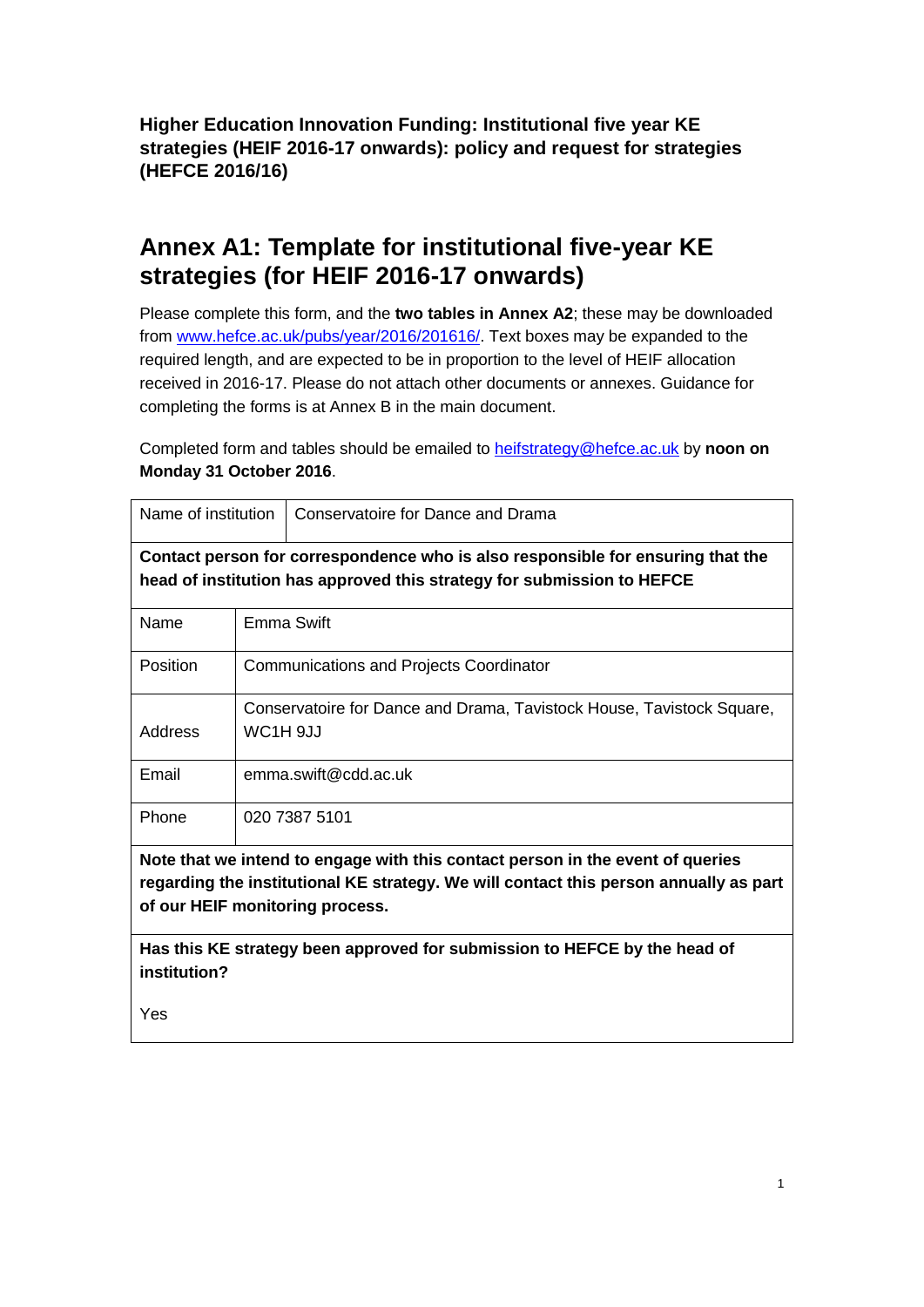# **Section A: Knowledge exchange strategy**

# **The strategy**

- 1. Summarise the key aspects of your five year KE **strategy**, including:
	- a. Priority objectives.
	- b. How your KE strategy relates to the wider institutional mission and individual corporate strategies.
	- c. Key trends and drivers creating opportunities and challenges.
	- d. Likely key barriers and enablers to implementing your strategy.
	- e. The key activities by which you will realise your objectives, such as contract research, enterprise education, continuing professional development.

# Max 1,500 words

1

a. The Conservatoire's knowledge exchange strategy will build upon a strong profile of industry engagement and community interaction, whilst identifying new opportunities for expansion and innovation. The strategy identifies three priority objectives:

Firstly, human skills and capital development. This is a two-fold approach, enhancing student employability and maintaining the industry currency of staff which supports that employability. In providing students with the best possible preparation for the performing arts industries the schools serve, the Conservatoire will maximise its graduates' contribution to the development of dance, drama and circus arts in the UK: providing a pipeline of highly-skilled young artists to feed into the UK's Creative Industries worth £84.1 billion per year<sup>1</sup>.

Secondly, to maximise exploitation of the schools' physical and intellectual assets and build capacity to diversify income streams and increase resilience. Investment in new areas of work to generate income will be a priority. The eight Conservatoire schools cover multiple art forms and represent a range of sizes, capacity and resource, and this will be reflected in a mixed economy approach to business and services development. In some cases, schools will be investing in the early stages of expanding their extra-HE provision, in others, the focus may be on extending the particular experience of a school beyond the physical space of the institution.

Thirdly, to engage young people and communities in the performing arts, enriching cultural capital and inspiring those who might not have considered a career in dance, drama or circus arts to consider conservatoire-level training. Outreach and community interaction are integral to the Conservatoire's mission to make elite performing arts

<sup>1</sup> https://www.gov.uk/government/news/creative-industries-worth-almost-10-million-an-hour-to-economy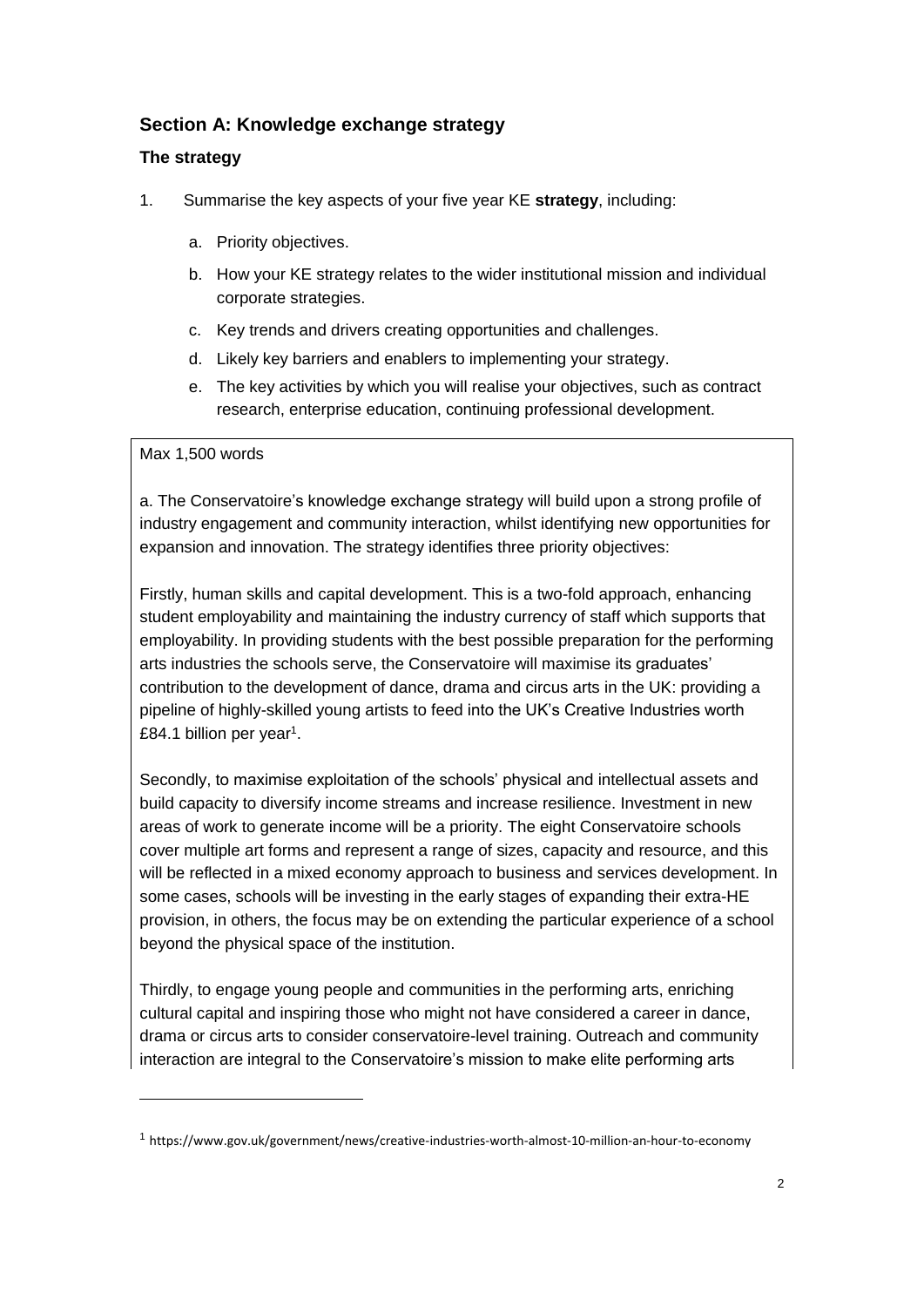training accessible to people of all backgrounds – supporting a key priority in the 2016 White Paper to promote social mobility – but also in delivering one of the Conservatoire's four shared values: a belief in the power of art to transform lives.

b. The Conservatoire's institutional mission is *to harness the Conservatoire's unique power of eight schools to enhance the learning of student artists and performers and help them shape the future of their art forms*. The delivery of conservatoire-level training is a three-fold endeavour: seeking out and recruiting the most talented young artists, training students to achieve their full potential, and launching them into the industry, often supporting the development of careers well beyond graduation. All three aspects involve close liaison with industry.

The Conservatoire's four strategic aims for 2013-18 – Inspirational Learning, Sharing the Benefits, Create Resilience, and Do Something Extraordinary – will all have connections to its knowledge exchange activities. In particular, knowledge exchange lies at the heart of the strategic aim to share the benefits of conservatoire training and build increasingly dynamic relationships with the performing arts industries, both nationally and internationally. A policy of recruiting teaching staff with current industry experience, the professional links which are sustained through commissioning external practitioners and releasing staff on sabbatical, and a continuous dialogue with employers are all vital ingredients in enhancing the employability of students and their future contribution to the creative industries.

The Conservatoire's full Strategic Plan can be found here:

#### <http://www.cdd.ac.uk/about-us/how-we-work/strategic-plan-2013-2018/>

c. The current emphasis in the higher education sector on the student experience, and the increased financial contribution of students to their education creates an additional imperative to ensure training is relevant, fit for purpose and industry current, and that students feel they are receiving value for money. Graduating students will enter an extremely competitive market and this makes the professional connections made before they graduate an essential factor in their future success.

The trend towards increased regulation and monitoring presents a challenge both to small specialists and to performing arts institutions more widely. The impact of an interaction is often qualitative or experiential – for instance, the embodied practice gained by a student through working with a particular choreographer, knowledge which may be transferred to other dancers over the course of their career. The nature of performing arts employment, being primarily freelance, and the high proportion of portfolio careers also poses a challenge in tracking the progress of graduates within their respective fields. However, the Conservatoire recognises that this also presents an opportunity to develop more robust processes of data collection and monitoring, which will help to communicate the success of its training more effectively in the future.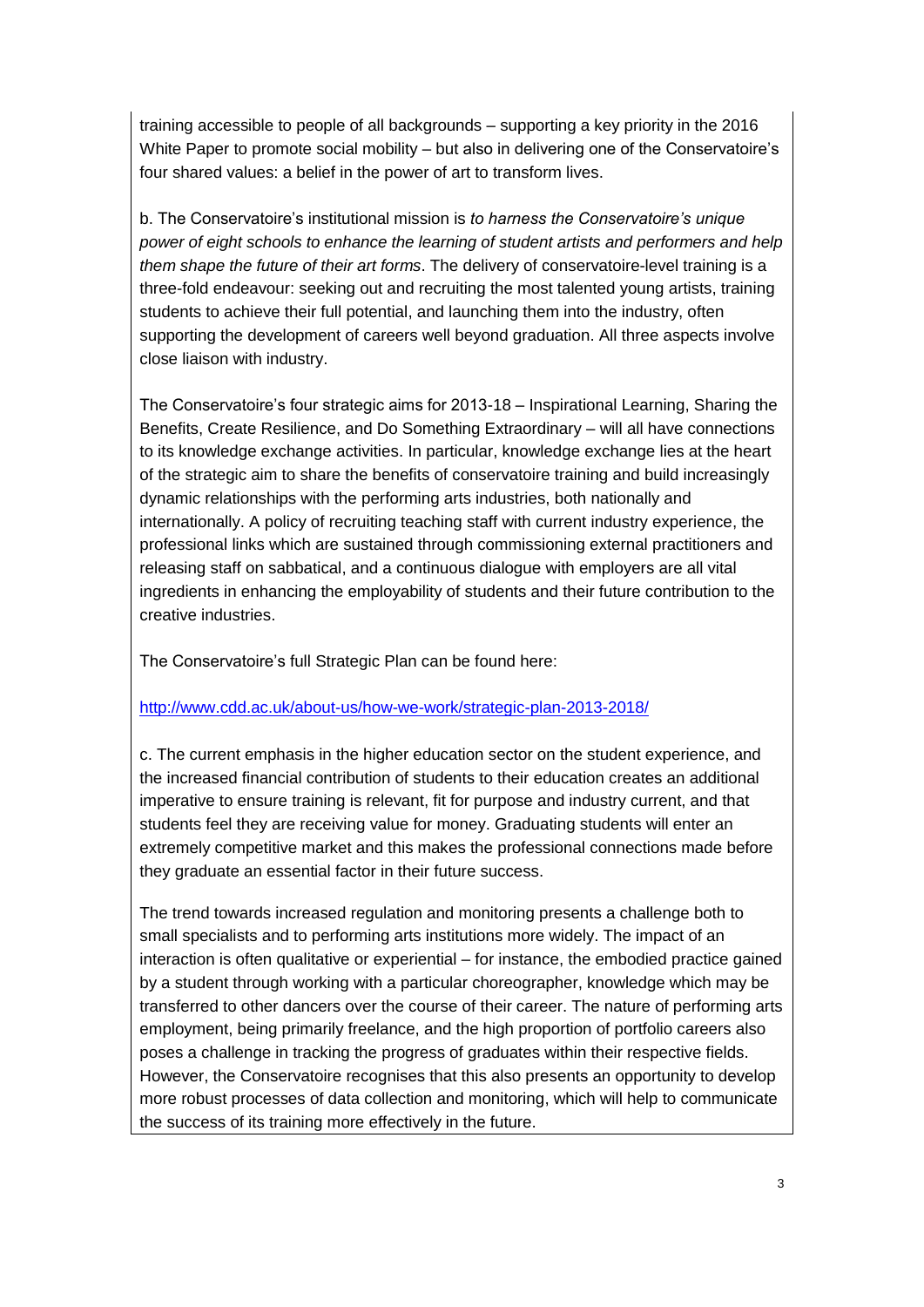d. As the sector faces a period of unprecedented change to the higher education funding and regulatory landscape, the increased duties required of HEIs are a potential barrier to a small, specialist organization with limited staff resource. A second, key consideration is the implications of the result of the European Union referendum for the institution, including the potentially negative impact on the recruitment of highly-skilled staff from the EU, collaborative projects and exchanges, and the commissioning of EU industry professionals in the future.

As a counterpoint, the relative predictability of HEIF enables advance planning, investment, and the development of longer term relationships with external partners. The flexibility of the funding is also crucial as it allows the schools to be responsive to opportunities which may arise year on year. One such example was London Contemporary Dance School's recent collaboration with the Victoria & Albert Museum, a unique cross-disciplinary event between dance and art which attracted 4,000 visitors over the course of three days.

Finally, all eight schools – recently judged world-leading by an independent review panel commissioned by HEFCE – have an exceptionally strong history of collaboration with the performing arts industries. This currency is a crucial enabler in the delivery of our strategy.

e. A range of knowledge exchange activities will support the Conservatoire's three priority objectives:

- Students will be exposed to an array of industry experiences and professional working methodologies through: the commissioning, co-production, and staging of new artistic work in collaboration with external practitioners or partners; engaging leaders and innovators in the field to share experience and advise students on career choices; facilitating work placements with professional companies; and connecting students with alumni who are at different stages in their careers. Staff will be supported to maintain their professional networks and links with the industry.

- Closely linked to activities to enhance employability is support for recent graduate artists or companies, for example through the use of free or subsidised facilities to undertake research and development, mentoring, or by providing a platform for the public dissemination of new artistic work.

- The development and delivery of commercial and consultancy services which will generate and diversify school income streams. These might include short courses and recreational classes open to the public, casting and consultancy services for industry, business services which transfer knowledge outside the institution (for example, a recent RADA in Business programme aimed at middle-ranking business women to contribute to their career development at an early stage), or developing a school 'experience' as a package that can be delivered beyond the local facilities of the school.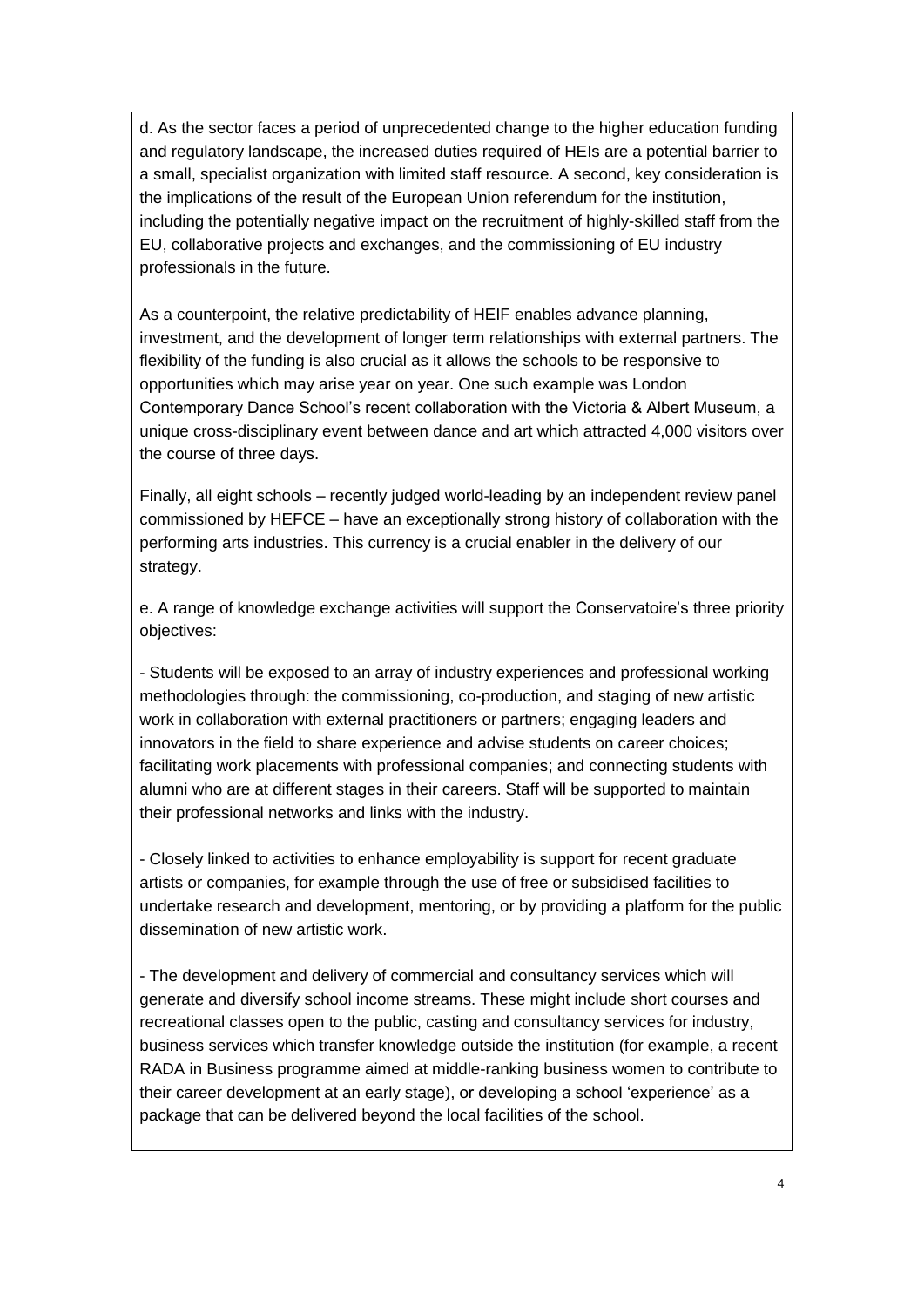- Utilising the schools' capacity to act as hubs for the interface between academics, professionals, employers and the wider public. This might take place through hosting public seminars or debates about topical issues, or engaging in joint curriculum development with an external partner.

- The provision of specialist facilities for hire by professional artists and other external organisations including theatres, dance studios and creation studios. For example, Bristol Old Vic Theatre School's Christchurch Studios is utilised as a delivery site for the BFI Film Academy, studios at Northern School of Contemporary Dance are used by an Indian dance school and local ballet school, and the Creation Studio at National Centre for Circus Arts supports artist research and development.

- Engagement with young people through programmes with schools and FE colleges, touring student productions to local primary schools, and other outreach or widening participation activities. The delivery of workshops by current students as part of this engagement further contributes to their employability by developing an additional skillset which they may draw upon as part of a portfolio or later in their career. This is particularly pertinent to dancers whose performing career may be comparatively short, and who may subsequently move into teaching or leadership roles in the profession.

1339/1500

2. Provide further details on the **focus** of your key activities and expected contributions, such as:

- a. Target sectors (in business or public services or the third sector), technologies, or societal 'grand' challenges.
- b. Any geographical focus (international, national, regional, local).
- c. Any focus on particular types or groups of organisations (such as SMEs, large companies, whole industry supply chains, charities, community groups, public sector agencies, local authorities, local economic partnerships).

# Max 1,500 words

a. The primary target sectors of the Conservatoire's knowledge exchange activities are the performing arts industries it serves: theatre, film and television, radio, dance and circus arts. The Conservatoire schools provide these industries with a pipeline of highlytrained young artists and engage in constant dialogue with employers to ensure training remains current and relevant, and that students will receive value for money on their financial investment. This dialogue ensures that schools continue to attract leading industry figures, both as teaching staff, and as guests to work with students on specific projects. It also means that teaching staff are in demand within the professions. Drama school staff have recently undertaken work on HBO's *Game of Thrones* and Warner Bros. film *The Girl With All The Gifts*. Circus arts staff have trained actors for professional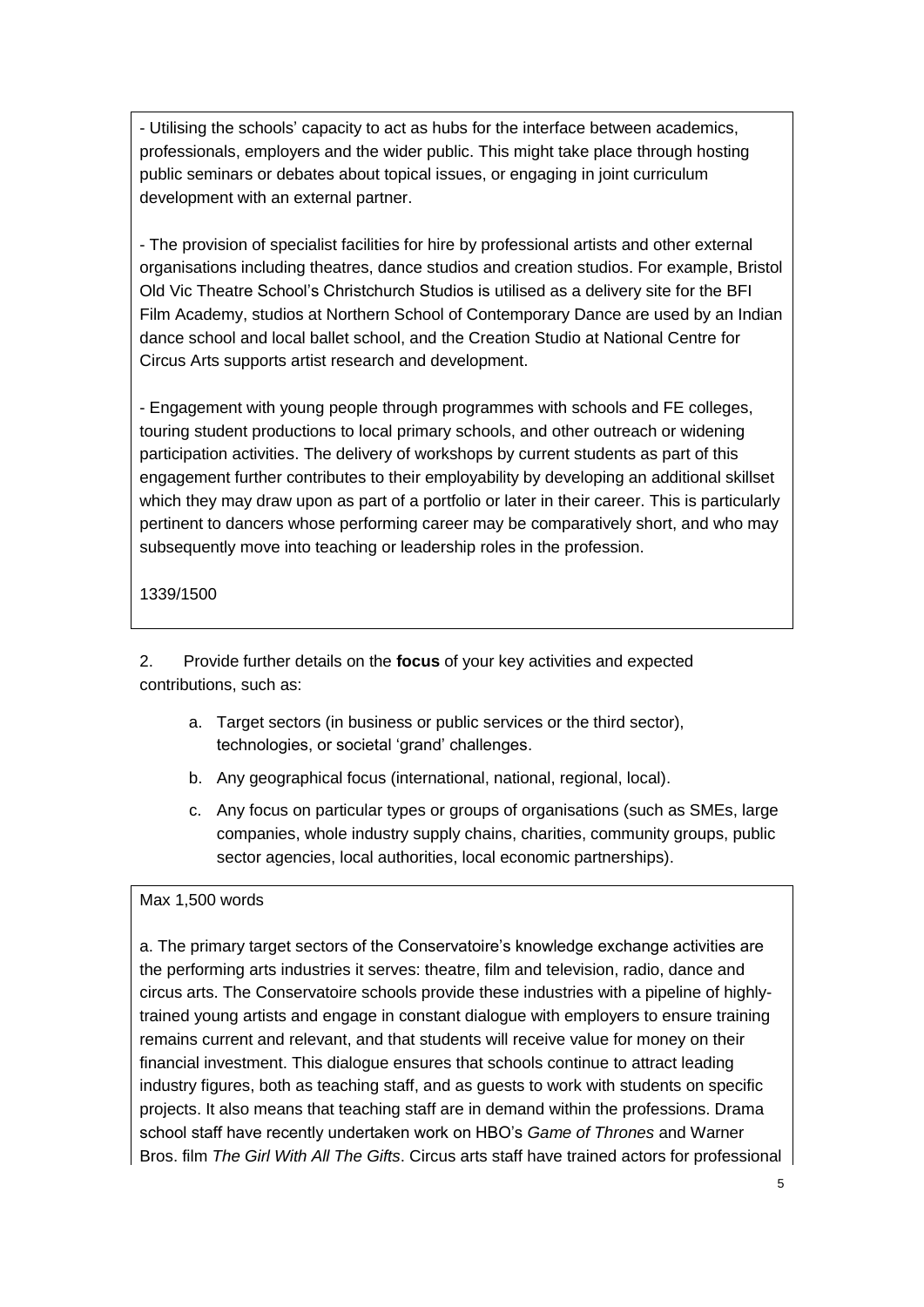productions at the Royal Shakespeare Company and the Royal Opera House, and have performed in the film *Bridget Jones's Baby*, and senior dance staff continue to perform, teach or choreograph with leading companies including Matthew Bourne, Rambert, Phoenix Dance Theatre and Ballet Black.

Joint artistic collaborations with external partners such as museums and galleries provide an opportunity for audience development across more diverse sectors: recent examples are London Contemporary Dance School's collaborations with Candid Arts Trust and the Victoria & Albert Museum, and Bristol Old Vic Theatre School's ongoing partnership with the Royal West of England Academy, including the involvement of students, staff and alumni in the *Centre Stage – Celebrating Theatre in Bristol* exhibition (December 2015/January 2016) which attracted 3,809 visitors. This year's National Centre collaboration with Circa, LIFT and Spitalfields Music was presented in Tower Hamlets Cemetery with Conservatoire circus and dance students, and will expand its reach in 2017, touring to Hull 2017 City of Culture, Blackpool and Brighton. The schools will continue to nurture these existing partnerships and to seek other opportunities to engage with the wider public beyond a core performing arts audience.

Some of the schools have an embedded infrastructure for business development, and existing services have been developed through the transference of core performance skills such as breath, voice, movement and circus skills into courses such as teambuilding, ice-breaker sessions, communication and presentation skills, personal impact and confidence. The target for this activity is the corporate sector and clients may range from retail to government departments.

Finally, the Conservatoire's burgeoning development of research, and in particular an interest in the body of the performing artist (physical, medical and psychological) may present new opportunities to engage with scientific disciplines and audiences and invest in multi-disciplinary research, identified in the 2016 White Paper as a priority for UK Research and Innovation. Recent small-scale projects have supported staff collaborating with academics in the University of Exeter, Lewisham University Hospital and the University of Hertfordshire. As the Conservatoire's research progresses over the next five years, this work may expand beyond collaboration with other HEIs to the involvement of external partners, as the Conservatoire looks for ways to share this knowledge beyond the institution.

b. Based across three vibrant cultural centres in London, Bristol and Leeds, the Conservatoire has a national remit. A considerable proportion of its knowledge exchange activities will involve community interactions within the three regional hubs. Performances at on-site theatres and studios give local audiences access to high-quality productions at non-professional rates. Non-HE provision delivered on-site currently ranges from classes for children aged 2 ½ upwards at National Centre for Circus Arts to RADA's Elders Company, designed for people who are interested in developing drama skills in their retirement. It also includes provision for all abilities, for example NSCD hosts an inclusive group for 12 to 25 year olds. Some non-HE provision is delivered as part of the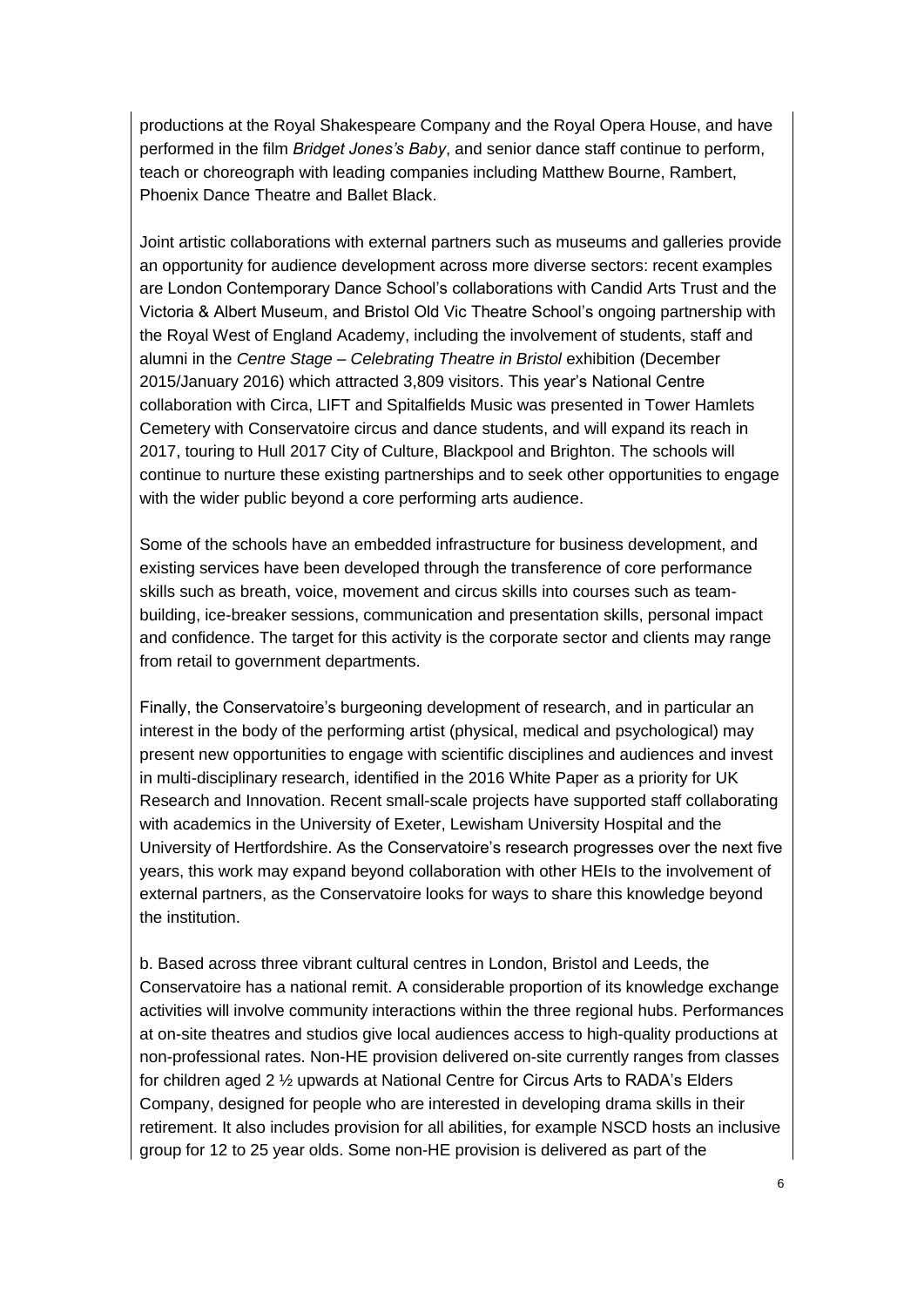Conservatoire widening participation mission. Ticket sales and income derived through other non-HE provision generates vital income streams to the schools.

Bristol Old Vic Theatre School (BOVTS) and Northern School of Contemporary Dance (NSCD) play a significant role in sustaining their local cultural infrastructure and contributing to the development of the performing arts outside London. BOVTS's links with local employers such as Bath Theatre Royal and Bottle Yard Studios support student placements, graduate employment, and youth theatre projects, as well as the promotion of Bristol as a centre for film and television through links with organisations such as the Bristol Film Office. NSCD is a steering group member of the recently launched Leeds Dance Partnership, which has a mission to make Leeds an international centre of excellence for dance. NSCD, Northern Ballet, Phoenix Dance Theatre, Yorkshire Dance, and West Yorkshire Playhouse and artists representing the independent dance sector are lead partners on this initiative which is backed by Leeds City Council and seeks ACE funding to make a positive impact on access and the dance ecology and economy in Leeds and across the North.

The touring of artistic work and associated workshop delivery further extends the Conservatoire's reach beyond the regional and is a vital proponent of its commitment to outreach, access and widening participation. Performance tours range from taking work into local primary schools to staging productions at professional venues across the UK and beyond: schools have been invited to perform in venues as far-ranging as Moscow and Beijing. National Centre for Circus Arts hosts a London network of organisations providing circus arts training, but is also developing an Associates Network with partner organisations across the country to encourage debate, collaboration and mutual support across the sector. A key partner will exist in each region and the National Centre will support them as the regional 'leader' in the sector.

Other industry connections may extend beyond the UK, for example, LAMDA is currently developing a partnership with Endemol Shine in both the UK and US. This will support television placements for technical theatre students, provide industry mentors in the UK and US and connections into the US casting networks.

Further examples of the Conservatoire's global reach can be found on our website:

# <http://www.cdd.ac.uk/conservatoire-in-action/global-reach/>

c. The Conservatoire has a strong track record in its engagement with primary and further education, from offering free performances to developing workshop materials for primary school teachers. This will continue to be a key focus of its community interaction activities, bringing together its dual remits of knowledge exchange and widening participation.

1039/1500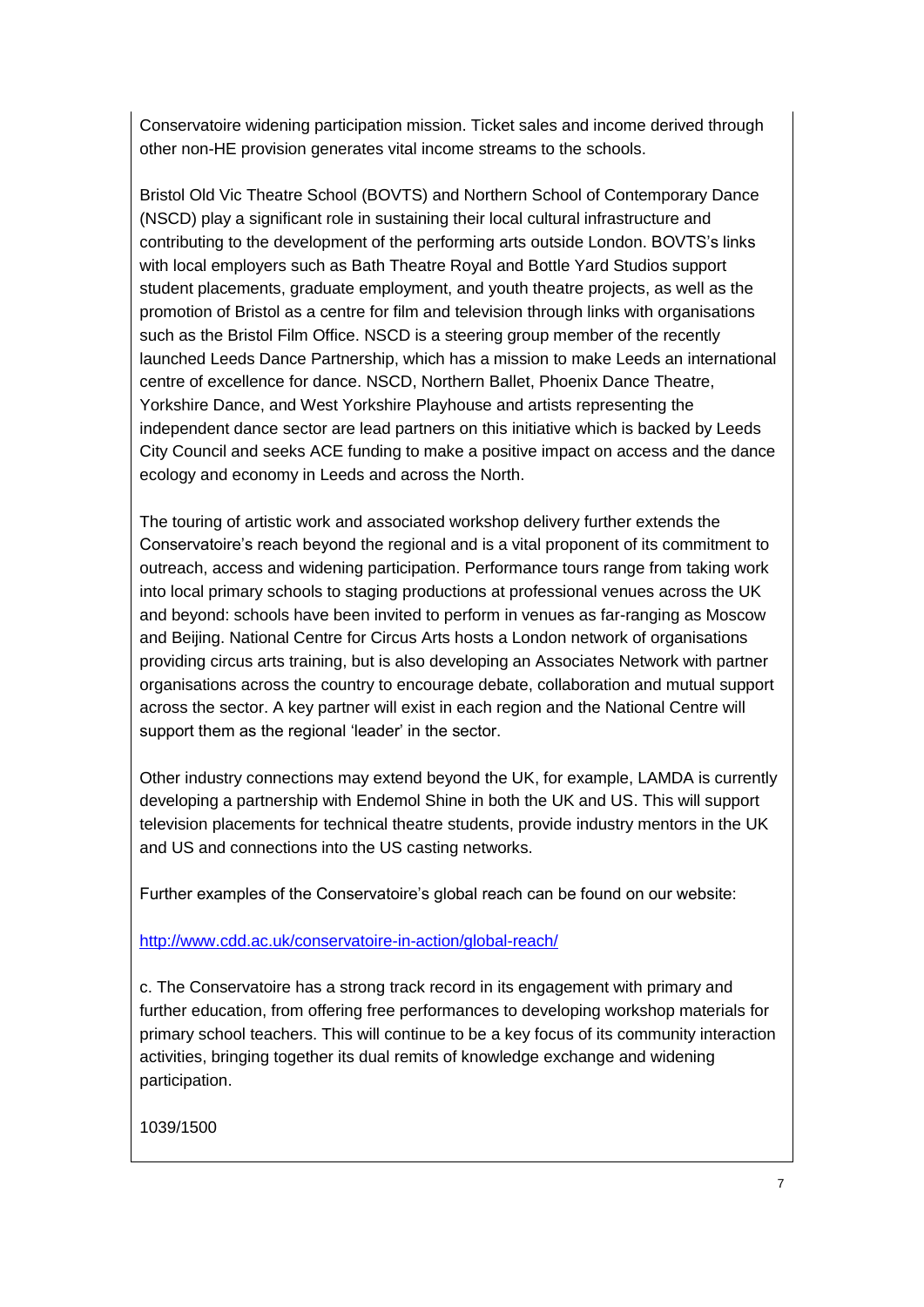- 3. Describe the **evidence base** used to formulate this strategy, including:
	- a. Feedback from economic and societal partners.
	- b. Evaluations and reviews.

#### Max 1,000 words

In developing this strategy, the Conservatoire has considered the external drivers of a changing regulatory and funding landscape, and has undertaken an internal review and mapping process in addition to harnessing feedback from economic and societal partners through the schools' connections with industry.

The Conservatoire has reviewed its administration of HEIF funding and will be implementing a new approach from 2016-17 (outlined in question 6). This is designed to streamline processes and promote a more rigorous approach to monitoring and evaluation. The Conservatoire has undertaken analysis of its Business and Community Interaction return and a mapping exercise to capture the wide range of existing knowledge exchange activities across the schools in order to identify common priorities. A concurrent income analysis of the funding mixes within individual schools has been a useful resource in identifying areas of strength and areas where the Conservatoire has capacity for growth. The strategy is also informed by application data and applicant feedback, enabling monitoring of trends, and through relationships with schools and feeder colleges.

The Conservatoire has undertaken consultation with students through cross-CDD activities and the newly established CDD Student Advisory Group. The Advisory Group builds upon existing engagement work in the schools and is part of the process to create a sustainable plan for students to be more active and engaged at Conservatoire level. It has provided a forum to consult on issues which affect all students, including students advising or taking a lead in developing cross-CDD activities whose purpose is to enhance employability, such as masterclasses, seminars or industry panels.

Feedback from economic and societal partners is woven into the ongoing dialogue between schools and industry and is sourced through a variety of channels. Artistic advisory boards and committees, usually meeting on a termly basis, offer one route to providing feedback. Established practitioners – including artistic and company directors, casting directors, agents, choreographers, writers and technical theatre professionals – are regularly invited into the schools to see productions, collaborate, create or direct work or contribute to assessment and feedback. Other mechanisms will vary according to the specific requirements of the art form. For example, RADA holds a round-table with agents and casting directors every 3-4 years; National Centre has access to a network of professionals through its Artist and Development Company Centre and Lab:time programme; London Contemporary Dance School and Northern School of Contemporary Dance via apprenticeship programmes and on-site or visiting professional companies. All of these activities provide an opportunity for direct commentary from employers which feeds into institutional strategy.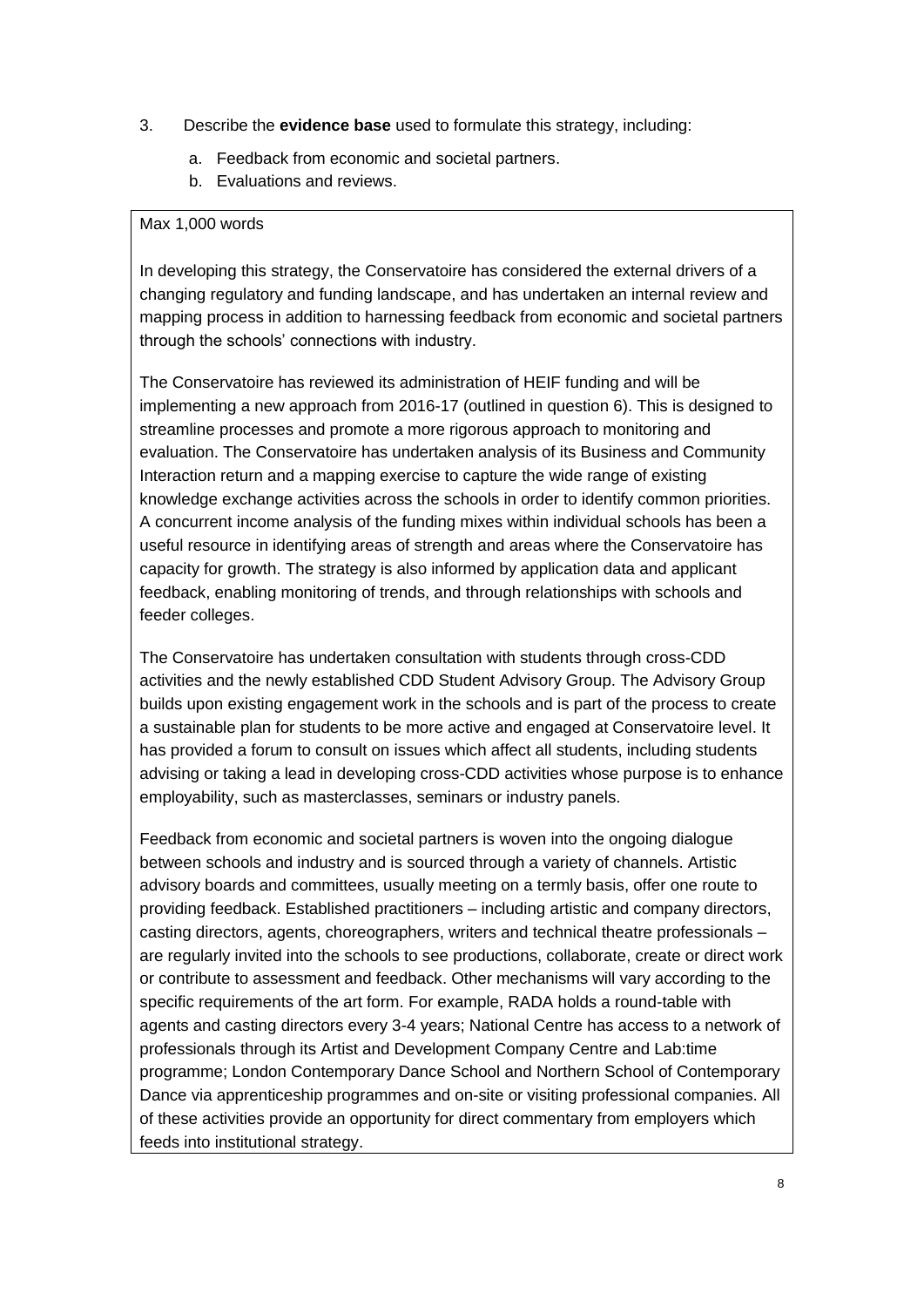Strategic partnerships with professional companies such as Rambert dance company, Matthew Bourne's New Adventures, Warner Bros. and Bristol Old Vic Theatre offer schools a more regular source of feedback which has supported the development of the Conservatoire's strategy. Local economic and community networks also offer insights, such as the Bristol Cultural Development Partnership, or City Circ, a London collective of producers and venues with a shared focus on supporting circus arts, which meets regularly and gives wide feedback.

Schools which are National Portfolio Organizations (currently London Contemporary Dance School and National Centre for Circus Arts) draw on additional feedback via the annual reporting process for Arts Council England. Where professional services are offered, corporate clients attending workshops and teambuilding sessions complete feedback forms to inform the future development of those services.

547/1000

# 4. Provide details of the main intended **outcomes and impacts** of your strategy.

# Max 500 words

The Conservatoire has identified the following intended outcomes and impacts of its three strategic objectives:

# Business benefits: diversification of income streams

- A diversification in income streams which will increase the resilience of the institution as a whole. As noted previously, schools are at different stages in the development of income-generating activities: some have embedded services and will be seeking to expand into new areas, while others will be focussing on piloting and development. It is anticipated that by the end of the five year period, all eight schools will have embedded alternative sources of income, and that these will be reflected in the Conservatoire's BCI return.

Social and community group benefits, wide economic benefits

- An increased contribution to UK PLC through revenue from ticket sales, recreational programmes, facilities hire and other commercial or business services.

- The successful development of new services such as recreational classes and short courses which are accessible to local communities and will have holistic and cultural benefits for users.

- The successful development and public performance of new, co-produced artistic commissions which may in the future be staged by professional companies or theatres or, by putting their work into the public realm, act as a launch point for professional artists in the early stages of their career.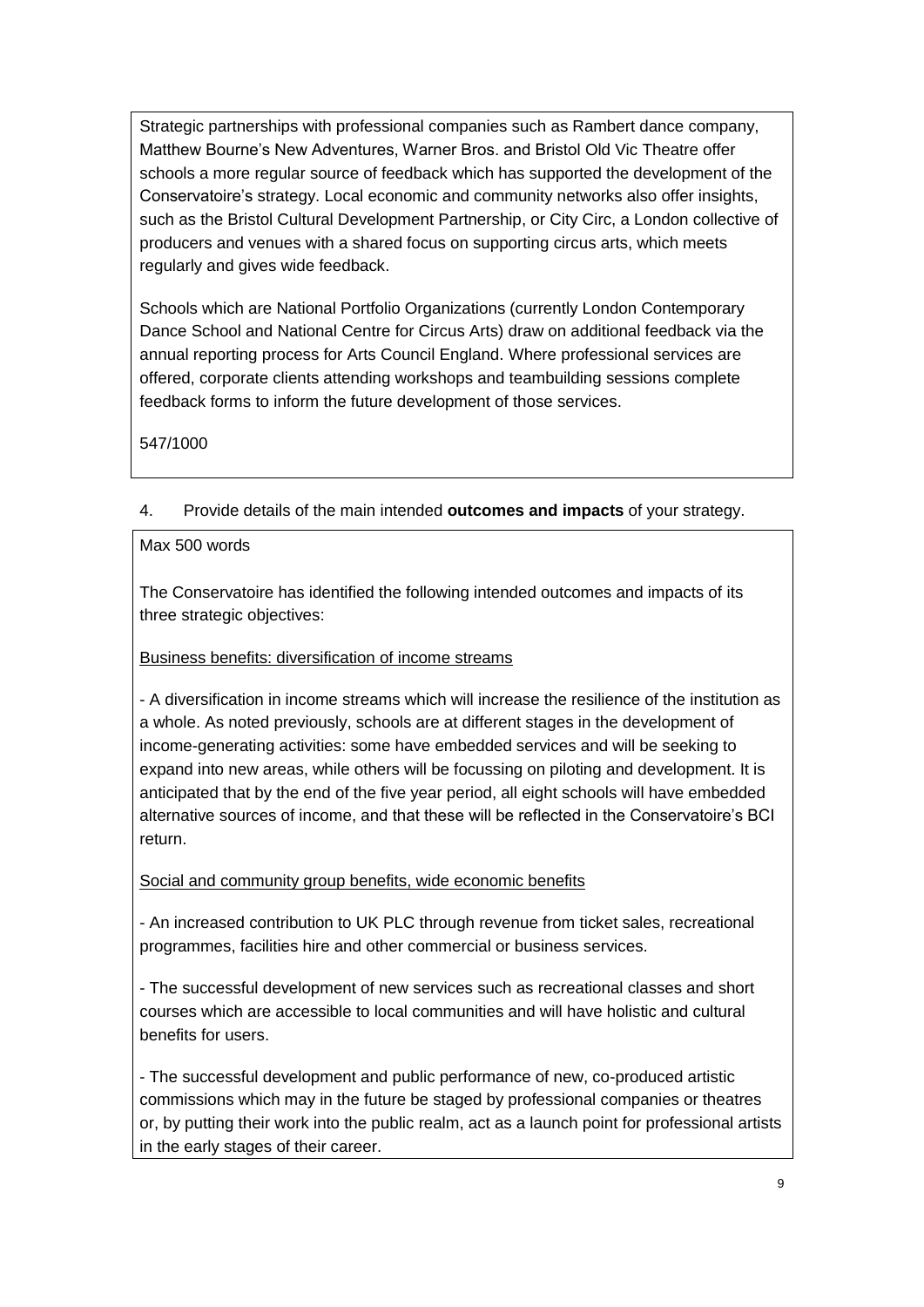- An increase in graduate dance talent retention in the Leeds and the North and contribution to growing the cultural ecology and economy.

- Provision of a range of access points for young people, inspiring them to engage further with the performing arts or consider conservatoire-level training.

Training of highly-skilled young artists with enhanced entrepreneurial skills

- The training of highly-skilled young artists who have been exposed to a wide variety of working practices and artists at the forefront of their industry, with enhanced entrepreneurial skills who will go on to contribute to, and shape, the UK's worldrenowned performing arts industries, create work opportunities for others, and forge sustainable careers.

324/500

- 5. How is your institutional strategy aligning with **national priorities**, such as:
	- Addressing the Government's economic growth and productivity agenda, including spatial dimensions to productivity – local, national & international, and innovation and skills.
	- Priorities of the UK Research Councils and Innovate UK.

# Max 500 words

The Conservatoire's knowledge exchange strategy aims to broaden its existing role in supplying the creative and cultural industries at local, national and international levels, and their respective income generation, supporting the agenda to raise national productivity as outlined in the Government's report: *Fixing the foundations: Creating a more prosperous nation*. A core objective of the strategy is to maximise exploitation of the schools' physical and intellectual assets and build capacity to diversify income streams.

In particular, the Conservatoire's strategy aims to align with the following three points in the Government's fifteen-point plan for productivity. The focus on skills and human capital development will address the ambition to create a highly-skilled workforce, with employers in the driving seat. The government's call for a 'professional and technical education provision that provides individuals with clear, high-quality routes to employment' is at the heart of the schools' knowledge exchange work to produce highlyskilled, industry-ready graduates.

The plan also addresses the importance of world-leading universities, open to all who can benefit, noting that 'the ambition to widen participation has underpinned all the reforms to higher education since 2010 and continues to be a government priority'. The Conservatoire's strategy draws upon its strong history of outreach and community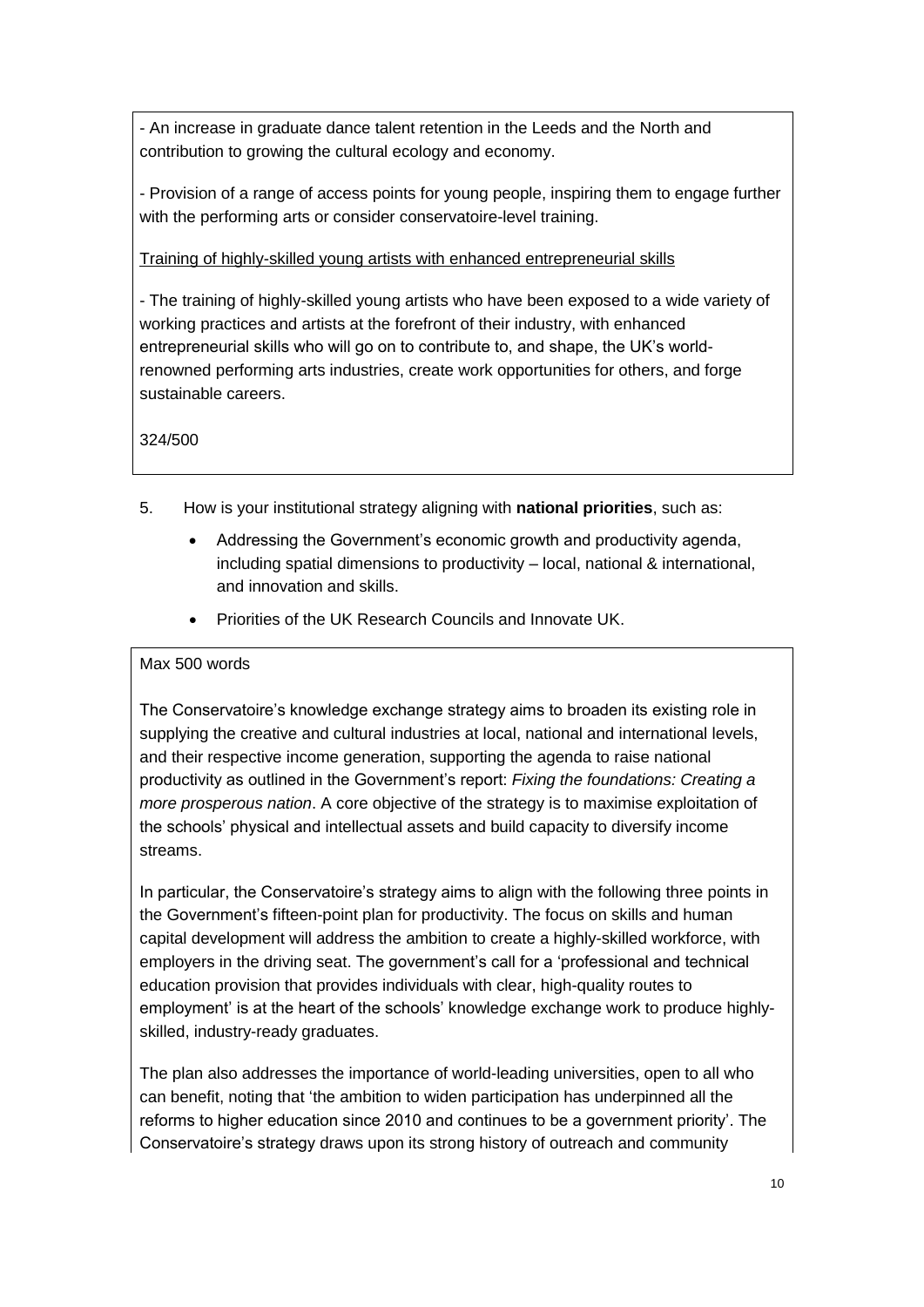interaction, with an intention to find new audiences and new opportunities to diffuse artistic work.

Thirdly, in response to Professor Dame Ann Dowling's review, the plan highlights the need to 'support universities in collaborating with industry' as part of the drive to deliver high quality science and innovation – support for business-university collaborations is also noted in the White Paper as a priority for UKRI. The primary target of the Conservatoire's strategy will be interaction with industry and it will support business development as a priority for HEIF expenditure.

In developing its strategy, the Conservatoire has also considered the focus of the Arts & Humanities Research Council upon 'excellence of achievement, extending opportunity and building capacity through partnerships'. One of the purposes of the AHRC is to 'enable the exchange of knowledge to deliver civic, cultural and economic benefits'. The Conservatoire's strategy seeks to deliver outcomes that are not only economic but holistic, enriching cultural capital and providing access to the performing arts through its interactions with young people and the wider public.

374/500

#### **Management of KE**

6. How does your HEI **monitor** and evaluate its progress in knowledge exchange, including assessing outputs, outcomes and economic and societal impacts?

Please describe the policies, procedures and approach you have in place to measure progress, evaluate outcomes and identify lessons learned. Please also outline any key performance indicators (KPIs) that you may have defined. This should include methods to set, track and evidence achievements against intended outcomes and impacts in question 4 above.

### Max 500 words

The Conservatoire works through a shared consultative and decision-making structure to formulate policy and procedures. Strategic direction of knowledge exchange activity is overseen by the Conservatoire's Leadership Board with input from its Joint Artistic Committee (a sub-committee of the Academic Board). Activities are monitored locally within each school

Each school will prepare an annual strategy and action plan which reflects the institutional strategy and the strategic priorities of the school. Strategies will undergo peer scrutiny by the Conservatoire's Joint Artistic Committee, before progressing to the Conservatoire Leadership Board for formal approval.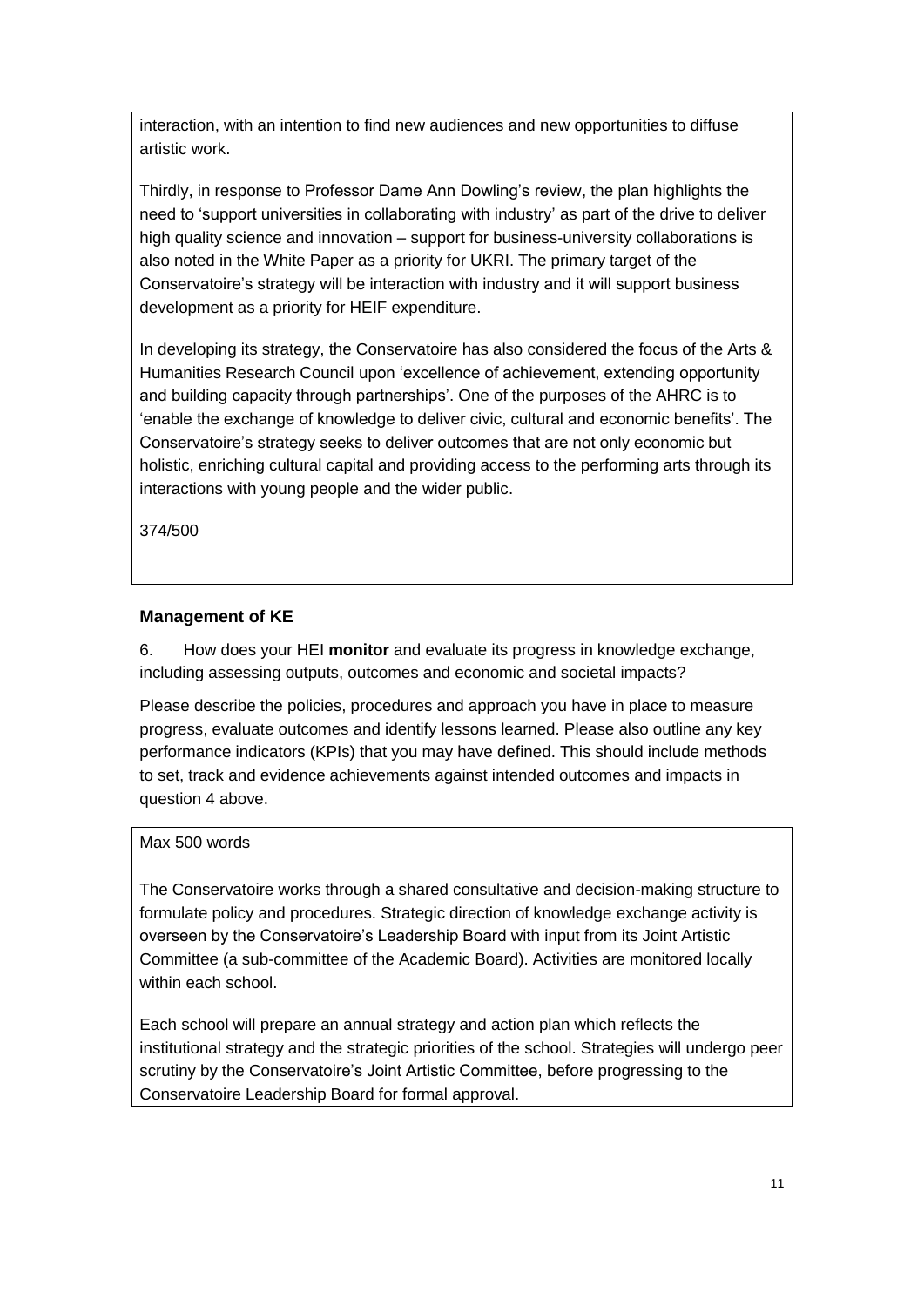The Joint Artistic Committee will monitor progress of action plans over the course of the year. Local monitoring of activities is likely to be a shared enterprise between schools' HE teams and finance or business development staff. At the close of the academic cycle, schools will complete an evaluation against their action plan which is submitted to relevant committees for review.

The Business and Community Interaction survey will provide quantitative data for income, audience and participant numbers, and graduate companies formed within two years of graduation. The Destination of Leavers of Higher Education survey will be used to monitor employment of recent graduates.

Schools will monitor numbers of visiting industry practitioners engaging with students for the purpose of enhancing employability and new artistic commissions each year where an external partner is co-producing work with students or staff.

Schools will monitor the number of participants in workshops and other outreach interactions such as free performances. A joined-up approach with widening participation and access work will support the capturing of activities that are jointly funded or dual purpose.

User surveys and feedback forms may also be used to provide qualitative data about the experience of a KE activity.

### **Key performance indicators**

The Conservatoire will use data from the 2015/16 academic year as a baseline measurement for the below KPIs. Over the five-year period of the strategy, evidence of success would be:

#### Business benefits: diversification of income streams

- A decrease in the overall percentage of total income that comprises HEFCE grant and tuition income, and a narrowing of the range across schools.

#### Social and community group benefits, wide economic benefits

- An increase in the overall values of BCI return data for a) consultancy, facilities and CPD, and b) events attendance, and a narrowing of the range across schools.

Training of highly-skilled young artists with enhanced entrepreneurial skills

- Sustaining the Conservatoire's high performance in the DLHE, maintaining as a minimum the average over the past 4 years of 87% students in work, further study or work and further study.

- An increase in the overall values of BCI return data for graduate start-up metrics and a narrowing of the range across schools.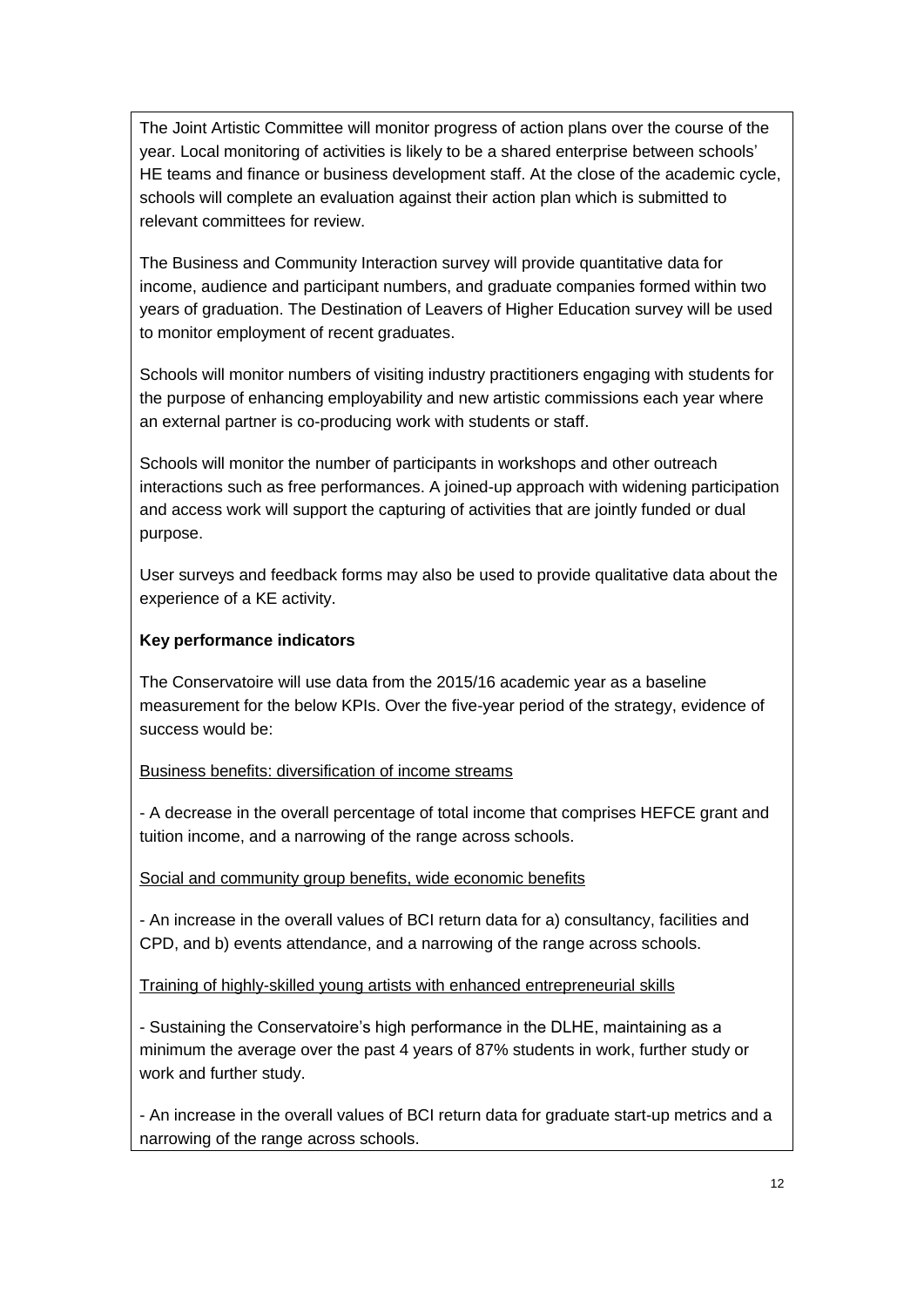- Maintain the numbers of visiting industry practitioners and artistic commissions coproduced with students of staff, with monitoring in place to ensure that these practitioners continue to be drawn from leaders and innovators in the field.

# 488/500

7. How do you propose to increase efficiency and effectiveness of KE over the funding period?

Please consider the following areas in your response:

- a. Internal: building or streamlining capacity and coordination.
- b. External: collaboration, including the use (or not) of shared or pooled services.
- c. Use of good practice materials or networks.
- d. Disinvesting and focusing on priority areas of KE.
- e. Building on past successful approaches.
- f. Any other areas.

### Max 500 words

The Conservatoire has reviewed its internal processes for the administration of knowledge exchange funding and activities. A streamlined methodology for the allocation of HEIF will allow schools to take a flexible approach to funding and be responsive to opportunities which may arise over the course of the year. This is intended to reduce the administrative burden upon staff. Implementing a joined up approach with widening participation and outreach work will also help to streamline monitoring processes.

As noted previously, the schools are at different stages in the development of knowledge exchange activities and infrastructure. The sharing of business expertise and resources – for example, the reciprocal use of facilities to expand geographical reach – will enable increased effectiveness, as will the development of facilities such as RADA's multi-million refurbishment of the Richard Attenborough Theatre, which is to have a specific remit for industry collaboration.

The Conservatoire schools have a tried and tested model of industry collaboration, based upon many years of experience which extend beyond the lifetime of the Conservatoire group. The Conservatoire will build upon these past successful approaches to create new and dynamic relationships with industry, and will harness the national profile of the institution to expand its reach.

In 2015 the Conservatoire became a member of Conservatoires UK, and will utilise this network to facilitate future collaborations and share models of good practice.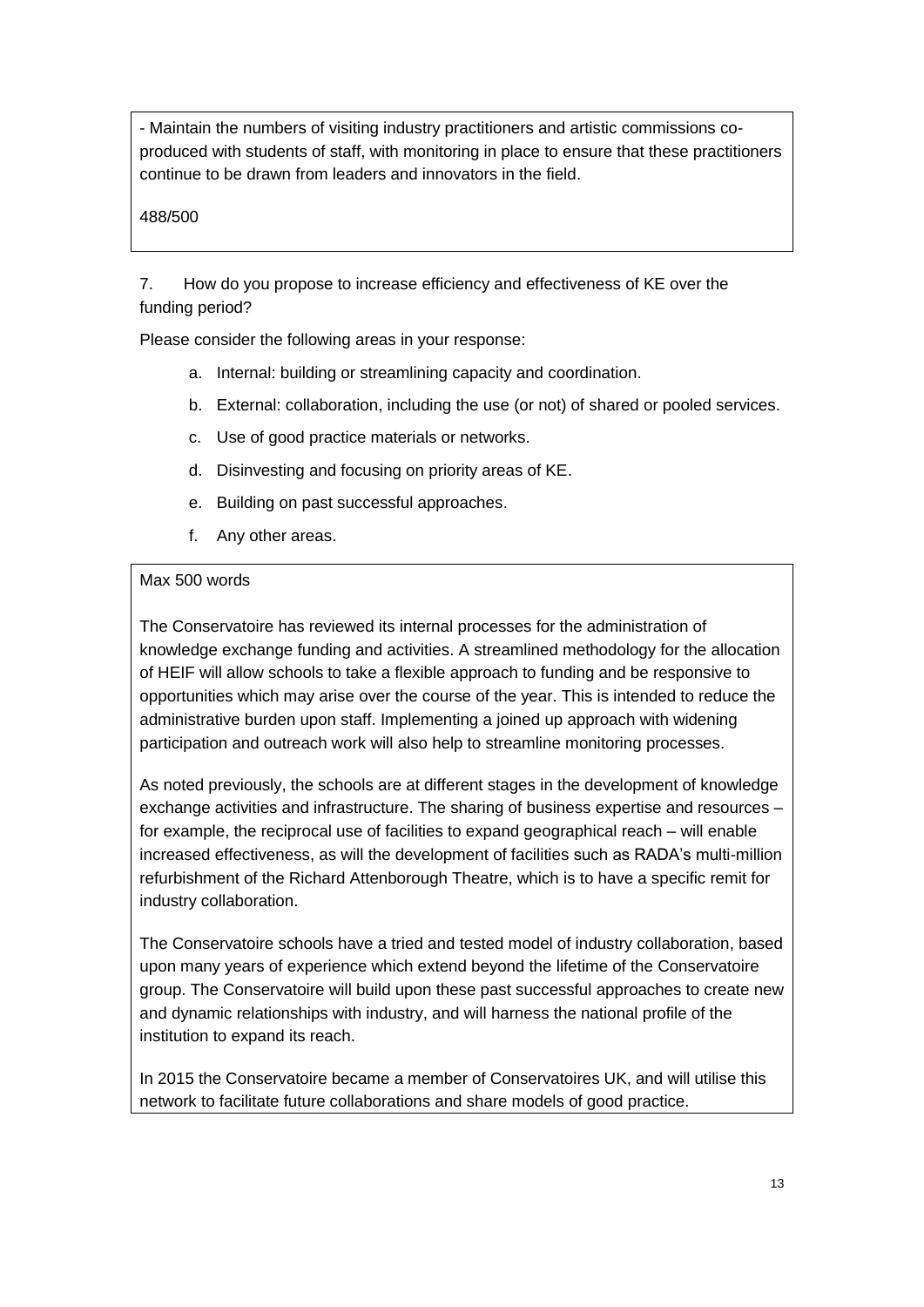# 224/500

8. Related to efficiency and effectiveness in the institutional or professional infrastructure for KE (not academic), please set out:

# a. The **total number** of UK HEIs with which you **collaborate** in KE

# Max 100 words (for explanatory notes)

The Conservatoire does not currently collaborate with other HEIs in KE related to institutional infrastructure as opposed to academic activities. This area presents an additional challenge for the Conservatoire as it is already working collaboratively across eight schools, three art forms and three geographical regions to share infrastructure and business expertise.

In terms of academic research and knowledge exchange activities, the Conservatoire collaborates with 17 other HEIs at present, and will look for opportunities to extend these existing relationships to other areas.

82/100

b. Outline your strategy for maximising **collaboration** with other UK HEIs as the means to achieve greater efficiency and effectiveness in KE. Describe specific, major collaborations that are particularly significant to delivery of your strategy

# Max 500 words

The Conservatoires UK network, representing eleven conservatoires, is expected to be the primary focus for engaging in joint knowledge exchange activities with external partners, building on existing links with several of its members. An upcoming example is LAMDA's work with Royal Central School of Speech and Drama to develop a New Writing Symposium which will explore the theme of large cast plays. Additionally, last year the Conservatoire made a successful joint application for catalyst funding with the Royal Academy of Music and the Royal College of Music to create the world's first Virtual Conservatoire, using digital technology to enable staff and students to work together across art forms and locations. Further collaborative opportunities are expected to result from this project as it develops. Several of the dance schools engage in annual performance collaborations with colleges of University of the Arts London through projects such as Design for Dance, which have potential to lead to other knowledge exchange outcomes in the future.

There are also a number of specific partnerships where the Conservatoire would expect to maximise collaboration. Established links between the Royal West of England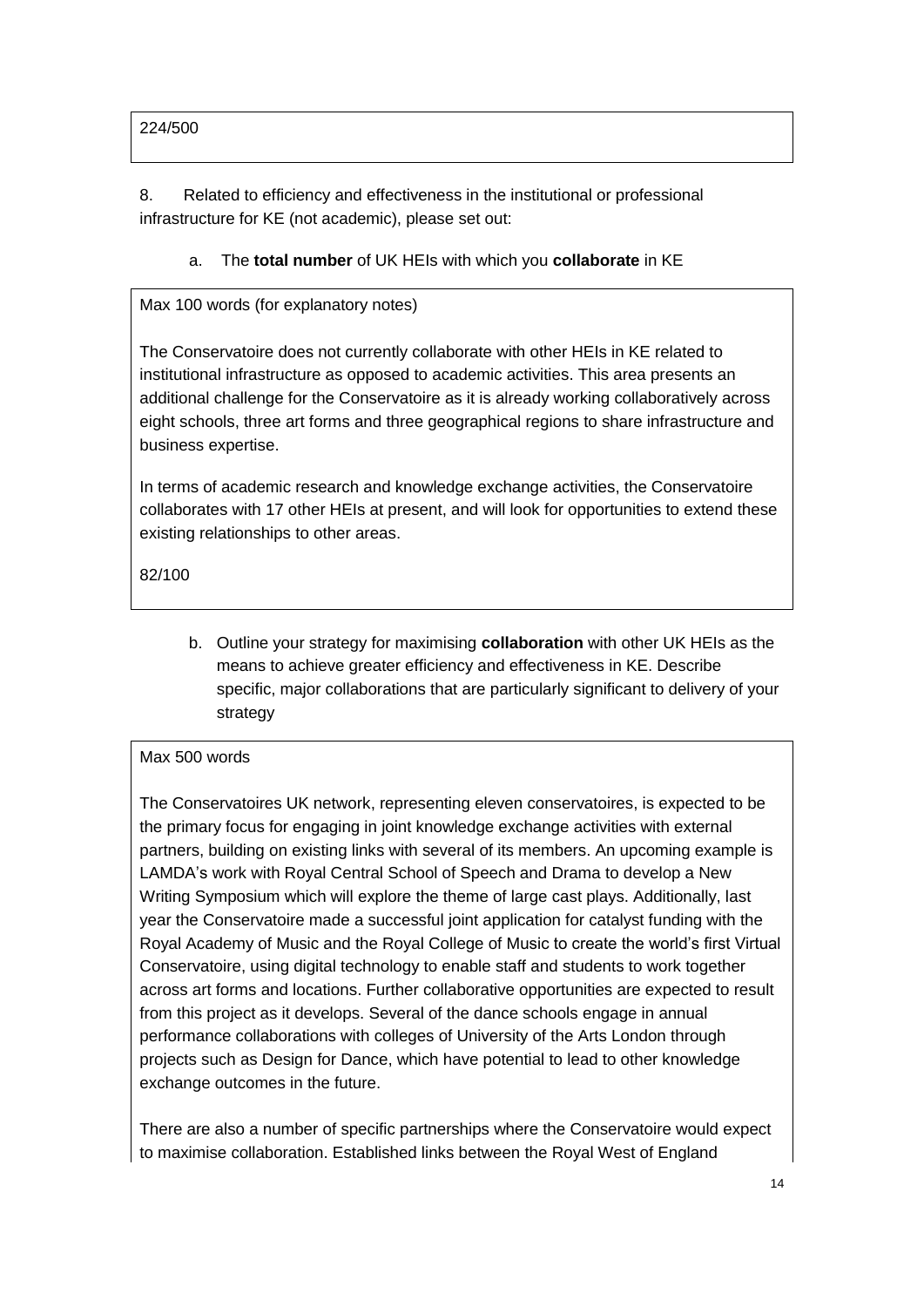Academy, Bristol Old Vic Theatre School and the University of Bristol has already resulted in major public events such as the *Theatre in Bristol* exhibition. This relationship plays a dual role in enhancing the employability of technical theatre students and sharing knowledge of theatre design processes with the wider public, as well as strengthening regional networks. Other community interaction projects are expected to develop out of this relationship over the five-year period of the strategy.

Secondly, RADA and Bristol Old Vic Theatre School have embarked upon a collaborative project with the Centre for Research in Autism and Education (CRAE), Institute of Education at UCL, and the trade union Equity. This programme will run for three years, with the first year being focused on information and data gathering, followed by further investigation about teaching methods. The intended outcome, as well as greater awareness of learning needs, is to develop practical strategies for supporting and teaching students with different learning styles owing to autism or other conditions.

Thirdly, there is potential for future knowledge exchange collaboration between RADA and London School of Economics, expanding from a project where LSE undertook an evaluation of services provided by RADA in Business.

382/500

# **Section B: Use of HEIF 2016-17 allocation and future HEIF priorities**

9. Please complete Table A of Annex A2 (available to download as an Excel file at [www.hefce.ac.uk/pubs/year/2016/201616/\)](http://www.hefce.ac.uk/pubs/year/2016/201616/) with the attribution of HE-BCI **outputs** to infrastructure categories, and to HEIF **inputs**.

10. Please complete Table B of Annex A2 (available to download as an Excel file at [www.hefce.ac.uk/pubs/year/2016/201616/\)](http://www.hefce.ac.uk/pubs/year/2016/201616/) with the breakdown of how you are using HEIF in 2016-17 by expenditure and infrastructure categories.

11. Please add any explanatory notes here on how you have completed Table A and B that will help in aggregating your information with that received from other HEIs to form a sector-level database and overview.

Max 200 words

Table B reflects schools' current projections for the year, but some variation in the final spend is anticipated, reflecting the Conservatoire's new approach to HEIF administration and allowing the schools to be responsive to opportunities which arise over the course of the year. A large proportion of spend against skills and human capital development reflects the Conservatoire's priority to enhance student employability.

62/200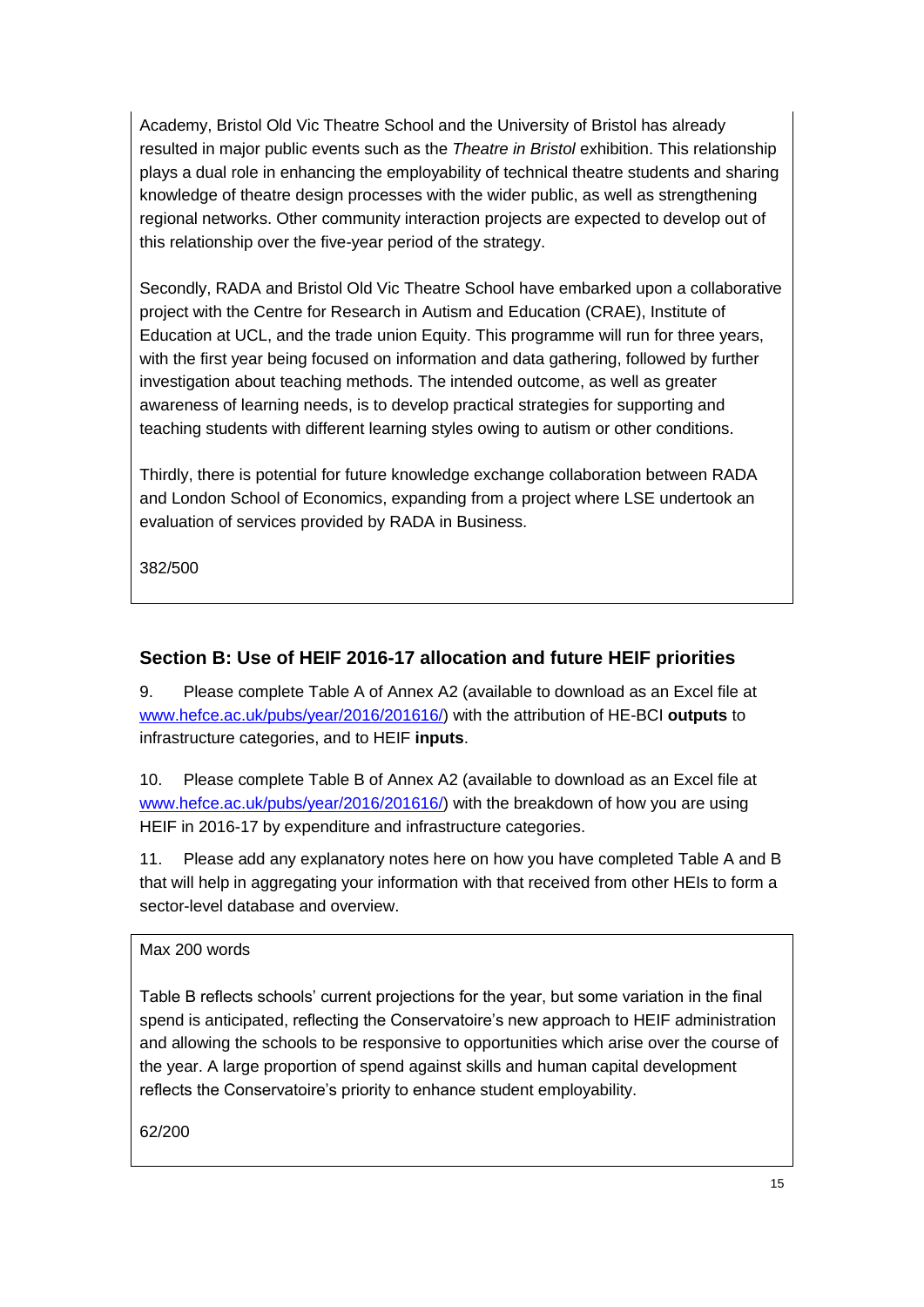12. How is your HEIF 2016-17 allocation being used to deliver the strategy set out in Section A, and what are your anticipated **priorities** for use of HEIF in future years?

# Max 200 words

Activities which will enhance student employability have been identified as a high priority area for the use of HEIF in 2016-17 and in subsequent years. This supports both the Government's agenda to promote business-university collaboration, and the higher education drivers for enhancing the student experience and students gaining value for money from their education.

Also high priority is business and services development, including investment in new and developing areas, to build capacity in schools and increase financial resilience over the duration of the strategy. This will include exploiting the physical resources of the schools and their roles as providers of public space: centres for interaction and discussion between training, employers and the wider public.

The Conservatoire will continue to use some of its HEIF allocation as part of the funding mix to support outreach, widening participation and community interaction. However, given that this work is also supported through OFFA funding and a proportion of tuition fee income as outlined in the Conservatoire's Access Agreement, this is a lower priority for HEIF expenditure.

172/200

# **Section C: Additional information**

13. Please summarise the institutional equality and diversity policies that relate to knowledge exchange activities, and provide web links to any published policies.

#### Max 200 words

The Conservatoire's Equality and Diversity statement and guidelines can be found on its website, including its Religion and Belief Policy, guidelines for promoting mental health and wellbeing, and guidelines for respecting difference:

# <http://www.cdd.ac.uk/about-us/equality-and-diversity/>

Knowledge exchange activities are by nature of the training embedded in the core work of the schools and the Conservatoire does not have equality and diversity policies which relate specifically to KE. The principles of non-discrimination and equality of opportunity apply to all staff, students and applicants of the schools within the Conservatoire, and to the way in which all members of the Conservatoire should treat each other and any other persons associated with the functions of the Conservatoire, including former staff and